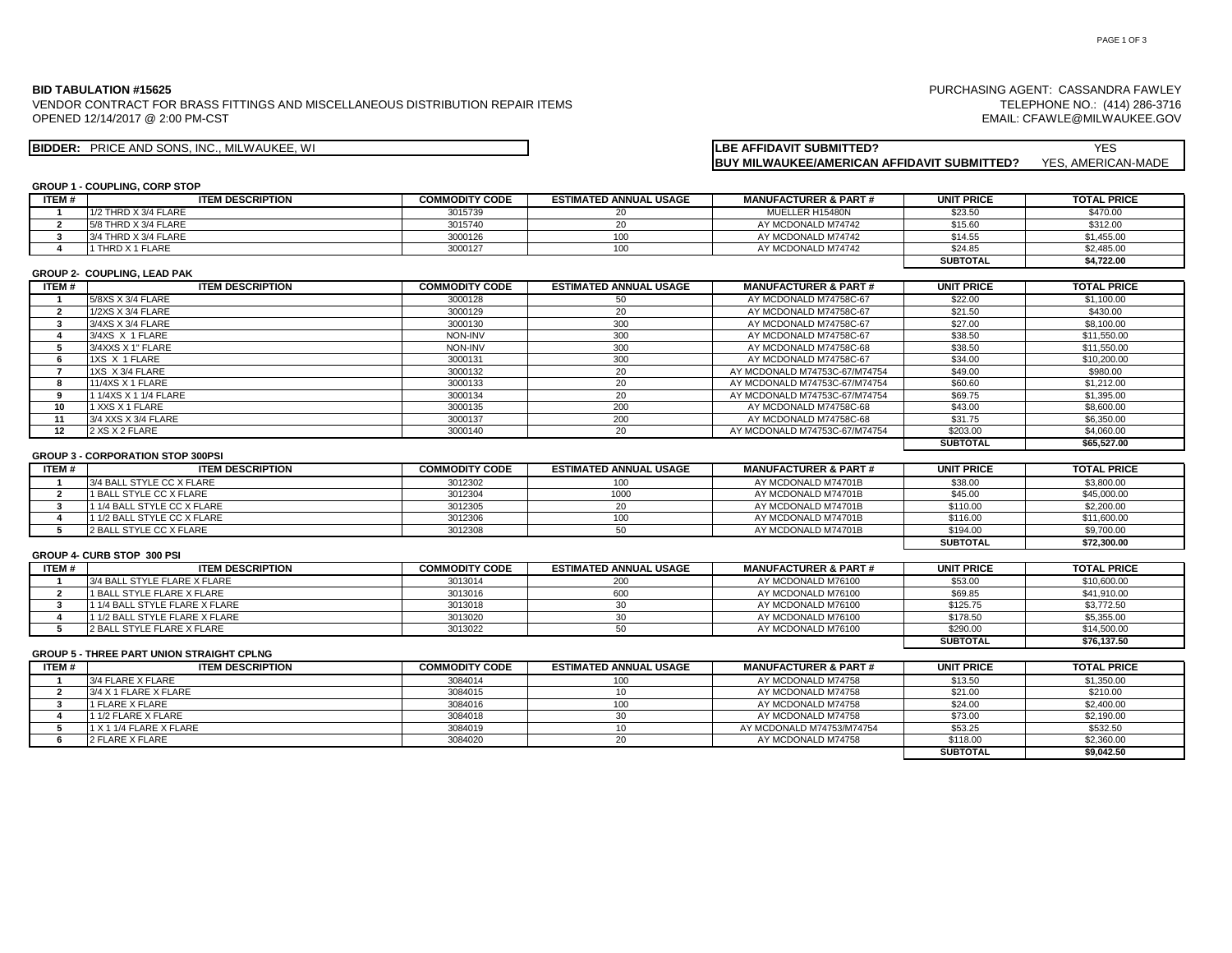### **BID TABULATION #15625**

OPENED 12/14/2017 @ 2:00 PM-CST VENDOR CONTRACT FOR BRASS FITTINGS AND MISCELLANEOUS DISTRIBUTION REPAIR ITEMS

#### **GROUP 6 - BRONZE SADDLES W/AWWA THREAD**

| ITEM# | <b>ITEM DESCRIPTION</b>          | <b>COMMODITY CODE</b> | <b>ESTIMATED ANNUAL USAGE</b> | <b>MANUFACTURER &amp; PART#</b> | <b>UNIT PRICE</b> | <b>TOTAL PRICE</b> |
|-------|----------------------------------|-----------------------|-------------------------------|---------------------------------|-------------------|--------------------|
|       | CC TAP THREAD<br>4" W/ 1"        | 3090817               |                               | AY MCDONALD M3825               | \$72.00           | \$360.00           |
|       | 4" W/ 1 1/2 CC TAP THREAD        | 3090821               |                               | AY MCDONALD M3825               | \$84.50           | \$422.50           |
|       | CC TAP THREAD<br>$6"$ W/ 3/4     | 3090822               |                               | AY MCDONALD M3825               | \$85.00           | \$425.00           |
|       | CC TAP THREAD<br>$6"$ W/1"       | 3090824               | 20                            | AY MCDONALD M3825               | \$85.00           | \$1,700.00         |
|       | 6" W/ 1 1/2 CC TAP THREAD        | 3090825               | 35                            | AY MCDONALD M3825               | \$97.50           | \$3,412.50         |
|       | <b>CC TAP THREAD</b><br>6" W/2"  | 3090827               |                               | AY MCDONALD M3825               | \$107.00          | \$535.00           |
|       | W/1<br>CC TAP THREAD             | 3090830               | 20                            | AY MCDONALD M3825               | \$105.50          | \$2,110,00         |
|       | 8" W / 1 1/2 CC TAP THREAD       | 3090832               | 50                            | AY MCDONALD M3825               | \$107.50          | \$5,375,00         |
|       | CC TAP THREAD<br>8" W / 2"       | 3090839               |                               | AY MCDONALD M3825               | \$121.00          | \$1,815,00         |
| 10    | 12" W/ 1 1/2 CC TAP THREAD       | 3090833               |                               | AY MCDONALD M3825               | \$172.00          | \$2,580.00         |
|       | CC TAP THREAD<br>12" W/ 2"       | 3090834               |                               | AY MCDONALD M3825               | \$175.00          | \$875.00           |
| 12    | 16" W/ 1 1/2 CC TAP THREAD       | 3090835               | 20                            | AY MCDONALD M3825               | \$384.00          | \$7,680.00         |
| 13    | <b>CC TAP THREAD</b><br>16" W/2" | 3090836               |                               | AY MCDONALD M3825               | \$440.00          | \$2,200.00         |
|       |                                  |                       |                               |                                 | <b>SUBTOTAL</b>   | \$29,490.00        |

# **GROUP 7 - MISCELLANEOUS**

| <b>ITEM#</b> | <b>ITEM DESCRIPTION</b>                                     | <b>COMMODITY CODE</b> | <b>ESTIMATED ANNUAL USAGE</b> | <b>MANUFACTURER &amp; PART#</b> | <b>UNIT PRICE</b> | <b>TOTAL PRICE</b> |
|--------------|-------------------------------------------------------------|-----------------------|-------------------------------|---------------------------------|-------------------|--------------------|
|              | 3/4<br>SERVICE NUT INSULATOR W/COPPER GASKET                | NON-INV               | 100                           | AY MCDONALD M74755DBL           | \$26.50           | \$2,650.00         |
| ຳ            | SERVICE NUT INSULATOR W/COPPER GASKET                       | NON-INV               | 300                           | AY MCDONALD M74755DBL           | \$37.50           | \$11,250.00        |
|              | 1 1/4 " SERVICE NUT INSULATOR W/COPPER GASKET               | NON-INV               | 25                            | AY MCDONALD M74755DBL           | <b>NO BID</b>     | \$0.00             |
|              | 1 1/2 " SERVICE NUT INSULATOR W/COPPER GASKET               | NON-INV               | 100                           | AY MCDONALD M74755DBL           | \$85.00           | \$8,500.00         |
|              | $\Omega$<br>SERVICE NUT INSULATOR W/COPPER GASKET           | NON-INV               | 100                           | AY MCDONALD M74755DBL           | \$146.50          | \$14,650.00        |
|              | "PIGGY BACK"<br>1" FEMFLARE X 3/4<br>MALE FLARE             | NON-INV               | 50                            | AY MCDONALD M74755              | \$16.50           | \$825.00           |
|              | <b>MALE FLARE</b><br>"PIGGY BACK"<br>1" FEM FLARE X 1 1/4   | NON-INV               | 10                            | AY MCDONALD M74755              | \$37.50           | \$375.00           |
|              | 1" FEM FLARE X 2"<br><b>MALE FLARE</b><br>"PIGGY BACK"      | NON-INV               | 10                            | AY MCDONALD M74755              | \$82.50           | \$825.00           |
|              | 1 1/4 FEM FLARE X 1 1/2 MALE FLARE<br>"PIGGY BACK"          | NON-INV               | 10                            | AY MCDONALD M74755              | \$67.50           | \$675.00           |
| 10           | "PIGGY BACK"<br>1 1/4 FEM FLARE X 2"<br><b>MALE FLARE</b>   | NON-INV               | 10                            | AY MCDONALD M74755              | \$100.00          | \$1,000.00         |
| 11           | 1 1/2 FEM FLARE X 2"<br><b>MALE FLARE</b><br>"PIGGY BACK"   | NON-INV               | 10                            | AY MCDONALD M74755              | \$108.50          | \$1,085.00         |
| 12           | 3/4" FEM FLARE X 3/4 XS MALE FLARE STRAIGHT COUPLING        | NON-INV               | 15                            | AY MCDONALD M74755M             | \$7.00            | \$105.00           |
| 13           | 1" FEM FLARE X 1" XS MALE FLARE<br><b>STRAIGHT COUPLING</b> | NON-INV               | 25                            | AY MCDONALD M74755M             | \$12.00           | \$300.00           |
| 14           | 2" FEM FLARE X 2"XS MALE FLARE<br><b>STRAIGHT COUPLING</b>  | NON-INV               | 15                            | AY MCDONALD M74755M             | \$45.00           | \$675.00           |
| 15           | PLUG BRASS 3/4 CC THREAD                                    | 3072175               | 20                            | AY MCDONALD M73206              | \$7.40            | \$148.00           |
| 16           | PLUG BRASS 5/8" CC THREAD                                   | 3072218               | 20                            | AY MCDONALD M73206              | \$15.50           | \$310.00           |
| 17           | PLUG BRASS 1/2" CC THREAD                                   | 3072223               | 20                            | AY MCDONALD M73206              | \$15.00           | \$300.00           |
| 18           | PLUG BRASS 1" CC THREAD                                     | 3072225               | 20                            | AY MCDONALD M73206              | \$10.75           | \$215.00           |
| 19           | PLUG BRASS 1 1/2 CC THREAD                                  | 3072227               | 20                            | AY MCDONALD M73206              | \$24.00           | \$480.00           |
| 20           | PLUG BRASS 2"<br><b>CC THREAD</b>                           | 3072228               | 20                            | AY MCDONALD M73206              | \$31.25           | \$625.00           |
| 21           | RED BUSHING 3/4 X 1" CC THRD                                | 3073375               | 20                            | AY MCDONALD M747011             | \$12.00           | \$240.00           |
| 22           | RED BUSHING 3/4 X 1 1/2" CC THRD                            | 3073377               | 20                            | AY MCDONALD M747011             | \$32.50           | \$650.00           |
| 23           | RED BUSHING 1 X 1 1/2" CC THRD                              | 3073387               | 20                            | AY MCDONALD M747011             | \$32.50           | \$650.00           |
| 24           | RED BUSHING 1 X 2" CC THRD                                  | NON-INV               | 20                            | AY MCDONALD M747011             | \$53.50           | \$1.070.00         |
| 25           | RED BUSHING 1 1/2 X 2" CC THRD                              | NON-INV               | 20                            | AY MCDONALD M747011             | \$40.00           | \$800.00           |
| 26           | 90 DEG BRASS ELBOW 2" HD                                    | 3096432               | 10                            | MERIT BRASS NL150-32            | \$170.00          | \$1,700.00         |
| 27           | 90 DEG BRASS ELBOW 1" HD                                    | 3096431               | 10                            | MERIT BRASS NL150-16            | \$38.00           | \$380.00           |

# PURCHASING AGENT: CASSANDRA FAWLEY TELEPHONE NO.: (414) 286-3716 EMAIL: CFAWLE@MILWAUKEE.GOV